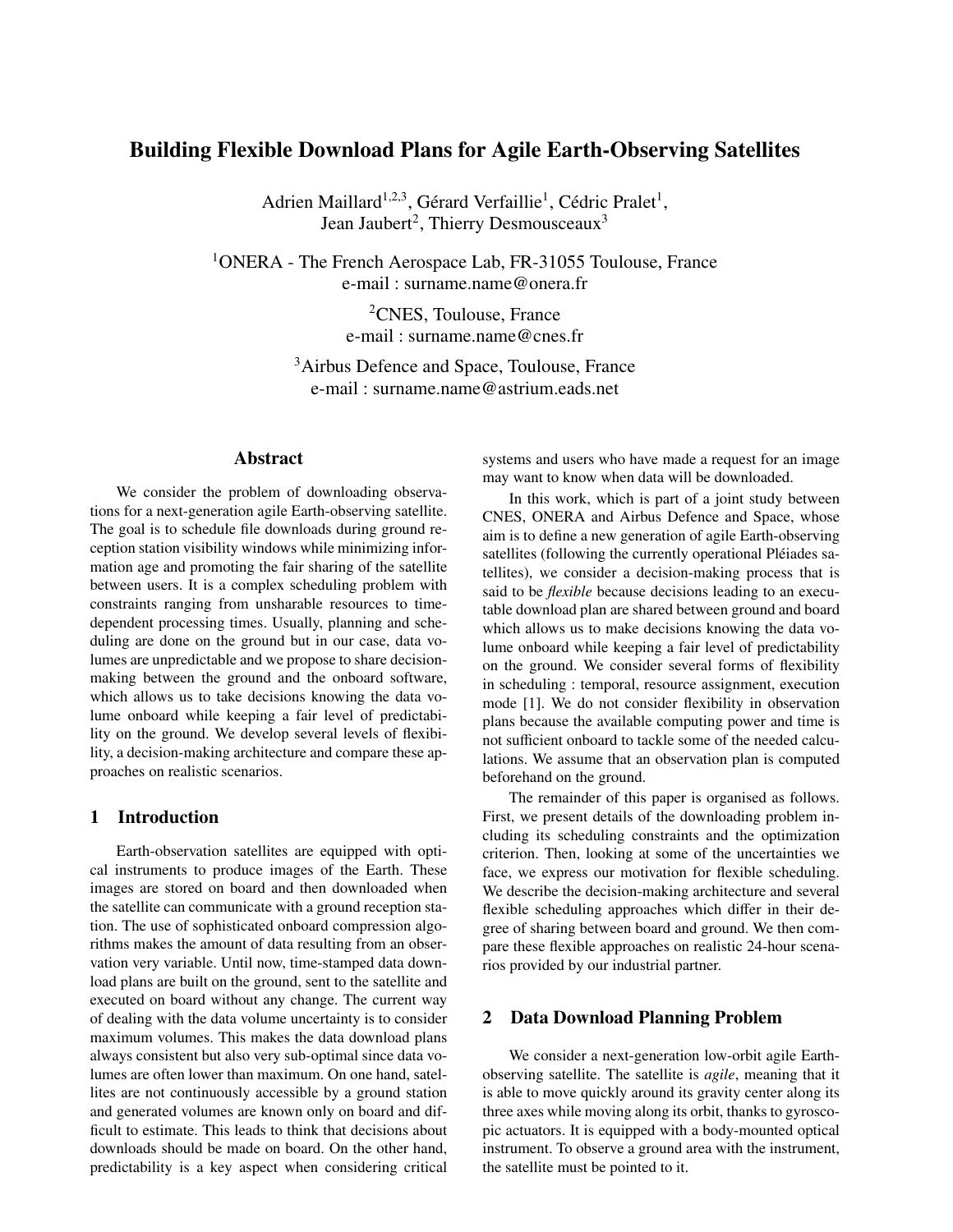Figure 1 shows how data is acquired, encrypted, stored and downloaded. The data download problem that we consider is a hard scheduling problem with constraints ranging from unsharable resources to time-dependent processing times and specific constraints such as data encryption. In this part, we describe informally the constraints of the problem. The same problem has been described in [9].

### 2.1 Problem description

Data acquisition Each acquisition activates a subset of detector lines, allowing a multi-frequency observation and resulting in a set of data files, each one recorded in one memory bank. The size of one file depends on the compression rate applied.

Data downloading Data downloading can use several concurrent emission channels. Each file can be downloaded using one channel. Interrupting a file download is not acceptable. The data downloading rate is a piecewise constant function of the satellite-station distance. Due to the movement of the satellite on its orbit and of the Earth on itself, the satellite-station distance evolves and hence the download duration of a file depends on the time at which download starts. Files resulting from an acquisition can be downloaded in any order using any channels, but must be all downloaded within one visibility window. Channels and memory banks are unsharable resources. This means that, if two files are recorded on the same memory bank or use the same channel, their downloads cannot overlap.

Data encryption Data is encrypted before download. One encryption key is associated with each user. There is one physical encryption component for each download channel, allowing data associated with several users to be downloaded concurrently. The operation of changing a key on a component (to switch user) is immediate but needs to be written as an entry in a global key change table. The number of entries it is possible to record in this table is limited. Making changes in this table takes a small amount of time, typically 2 seconds and requires stopping all downloading activities.

Download windows Data downloading is only possible within visibility windows. Moreover, depending on the user, only some stations (and thus some visibility windows) are allowed for data download. We assume that a visibility window may involve several download windows, each one with an associated key change table. Hence, between any two successive download windows, a minimum time is necessary to reset the key change table. Moreover, if the successive download windows are associated with two different stations, moving from the first to the second takes some time to point the download antenna towards



Figure 1. : How the data is acquired, stored, encrypted and downloaded

the new station. This transition duration depends on the time at which transition starts, due to the movement of the satellite on its orbit and on itself and to the movement of the Earth on itself.

Download release and due dates Every acquisition download must start after acquisition and finish before a delivery deadline beyond which data is no longer valuable.

# 2.2 Decomposing the deterministic data download problem

The problem we face combines four connected problems :

- 1. a sequencing problem : the goal is to compute a sequence of non-overlapping download windows from the set of overlapping visibility windows.
- 2. an assignment problem : the goal is to allocate every observation to a download window. This part can be seen as a variant of the *Multiple-Knapsack Problem* where objects are the observations and sacks are the download windows. Because we have a sequence of floating download windows, sizes of the sacks are variable.
- 3. a scheduling problem : the goal is to compute a schedule of the file downloads on each download window (sequences on every memory bank and every channel). Given the constraints seen above, this subproblem can be seen as a *Flexible Open-Shop Scheduling* problem with two types of unsharable resoures : channels and memory banks. Each file download requires one resource of each type, but the choice of the channel is free, whereas the bank is pre-allocated.
- 4. a temporal problem : when the other subproblems are solved, the resulting problem has the form of a *Simple Temporal Network*. The only exceptions are the constraints of download duration and of transition between download windows which are time dependent (download and transition durations depend on the time at which they start). The result is a Timedependent STN (TSTN) [7] for which STN techniques can be extended and polynomial algorithms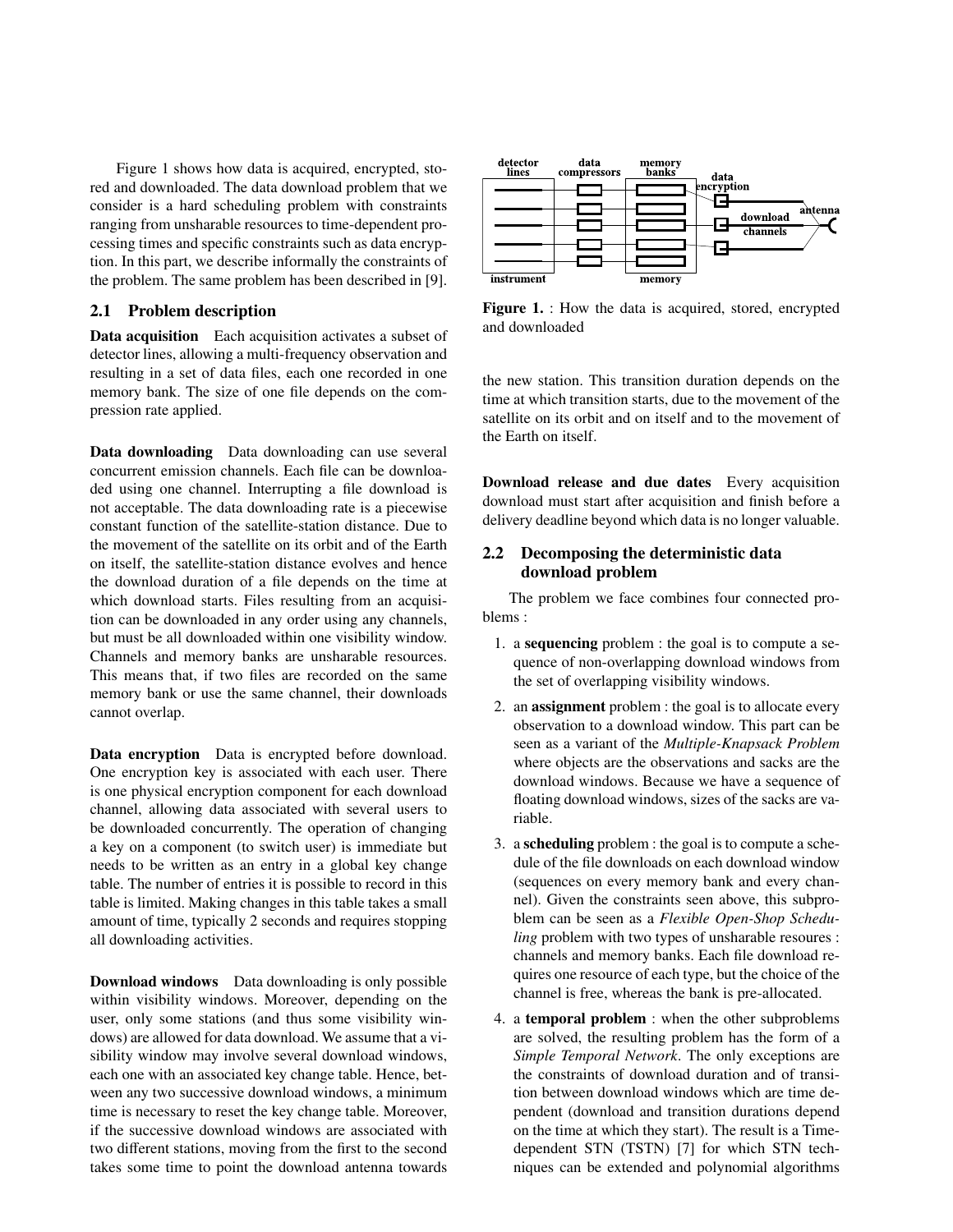

**Figure 2.** : Illustration of the four subproblems on an example. There are 3 observations  $\{a, b, c\}$  to be downloaded in 2 visibility windows  $\{w_1, w_2\}$ . The Scheduling and Temporal steps deal only with download window  $w_1$ .

can decide on consistency/inconsistency and compute the earliest/latest times for all the temporal variables.

An example illustrating all four subproblems can be seen Figure 2.

### 2.3 Criterion

Resource allocation is a major problem in economics and computer science in which several types of resources have to be distributed among several agents. The problem of allocating Earth-observing satellites resources has been studied in [5]. In our case, agents are the clients who have invested in the system. They may be the military or civil users. The criterion includes the user preference ("among my observations  $(o_1, ..., o_n)$ ,  $o_i$  is prefered to  $o_j$ "). For that,<br>each user assigns a weight **W** and a priority **P** to each of each user assigns a weight  $W_a$  and a priority  $P_a$  to each of its requested observation *a*. Also, each user must have a right to use the satellite in regards to its participation.

The criterion presented below is a simplified criterion which does not include the objective of fair-sharing. It is defined as a vector of utilities, one per priority level. At each priority level  $p$ , the utility  $U_p$  is simply defined as the sum of the weights of the downloaded acquisitions of priority *p*, weighted by their freshness coefficient Fr, in order to favour short delays between acquisitions and downloads :

$$
\forall p \in [1; \mathbf{Np}] : \mathbf{U}_p = \sum_{a \in [1; \mathbf{N}\mathbf{a}]} \mathbf{W}_a \times \mathbf{Fr}_a(\mathbf{eda}_a) \quad (1)
$$

where Np is the number of priority levels, Na the number of acquisitions, Fr*<sup>a</sup>* the freshness level of *a* (between 0 and 1) is a monotonically decreasing function of the ending time  $eda_a$  of the download of a. Two download plans are compared by comparing the two associated utility vectors lexicographically from priority 1 to Np : any improvement at any priority level is preferred to any improvement at lower priority levels.

### 3 Planning strategies in face of uncertainty

Data-download problems in space applications have already been considered [11] [2] but are very dependent on the considered system. More generally, ways of solving scheduling problems under uncertainty have been studied [10].

### 3.1 Sources of uncertainty

Satellites operate in a changing and dynamic environment. Several uncertainties impact the data download. Optical instruments and data emission antennas consume a significant amount of electrical power but power production and consumption on board is hard to predict exactly on the ground when planning observations and downloads.

The data link rate between ground and board depends on the distance between the satellite and the station but also of the atmospherical conditions (for some bandwiths) which are difficult to approximate on the ground. Thus, the data link rate may vary during a download window.

The uncertainty we will focus on concerns the data volumes. The onboard software uses sophisticated compression algorithms that compress the parts of the image containing clouds. Once again, the presence of clouds above a zone is difficult to anticipate on the ground. This makes the amount of data recorded on board very unpredictable and motivates flexible scheduling architecture. We will now see different ways to deal with such an uncertainty.

#### 3.2 A ground approach

In this type of application, it is important to ensure that the satellite will always have an executable plan. One way of achieving that is by scheduling off-line on the ground with margins [4]. We remove uncertainties from the problem and tranform it into a deterministic problem. We set the volume to the maximum possible. In this case,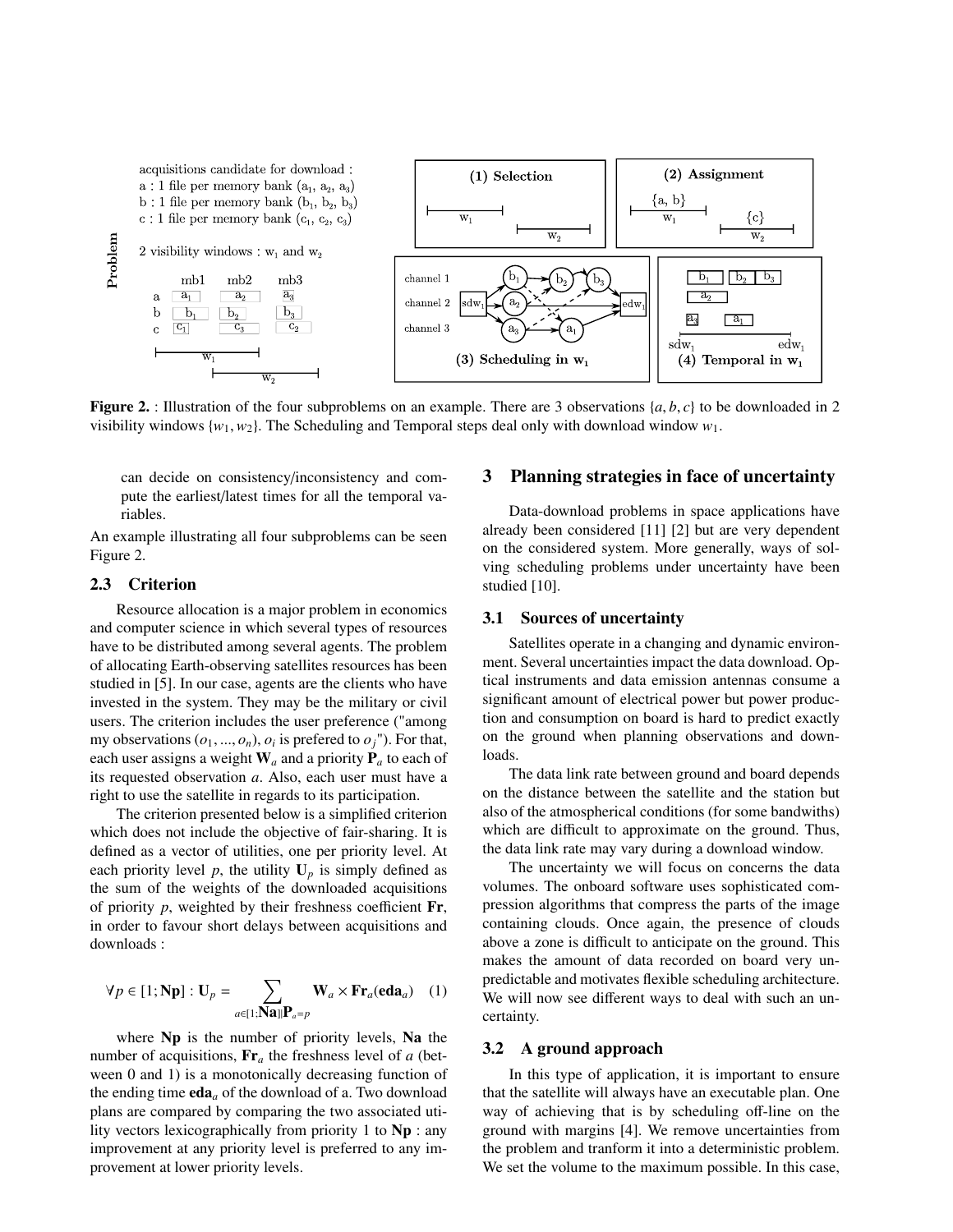any plan executable on the ground will be executable on board. The drawback is that these plans are far from optimal because volumes are frequently less than maximum.

We could also use a robust off-line algorithm on the ground that will produce one or several schedules maximizing an expected profit. In this case, we may have a model of our uncertainty or sample scenarios. But the schedule can become inconsistent when on board due to bigger volumes than expected. We will then need an onboard repairing procedure to restore consistency.

Another way of taking into account all possible outcomes is to synthesize a policy (with *Markov Decision Processes* for example). A policy specifies an action to perform for every possible state of the system. Unfortunately, in our case, it would be difficult to compute such a policy regarding the size of the state space.

#### 3.3 A board approach

An onboard software can be in charge of producing schedules. In [3], acquisition requests may be generated either by ground users, or autonomously on board following the detection of ground phenomena such as volcanic eruptions, floods, or ice breakups by onboard data analysis algorithms. In such a context, acquisition and download plans are built on board using an iterative repair approach. In [9], authors have developed several greedy and local search algorithms for tackling the download scheduling problem described in the present paper and showed that an onboard scheduling increases the number of downloads and the information freshness compared to a full ground scheduling. Unfortunately, this approach, by taking all decisions on board, lacks predictability, decisions taken by the onboard software are known on the ground only after execution.

# 3.4 A flexible approach

In a critical application such as satellite operations, predictability of the system behaviour is a key aspect. While a pure ground-based approach lacks quality, a pure onboard approach lacks predictability. This is what motivates a flexible scheduling approach where the decisionmaking is shared between an off-line phase on the ground and an online phase on board. Such an approach allows to make use of the computing time and power on the ground and to maintain a certain level of predictability while making decisions about the problem when the uncertain data is revealed on board.

We define a flexible schedule as a entity composed of :

- 1. A flexible partially-instantiated plan that solves one or several of the subproblems.
- 2. A contract defined as a commitment coming with a *flexible* schedule. It renders the need for predictability and has to be fullfilled by the onboard algorithm



Figure 3. : Decision-making architecture

when producing a consistent and then an *executable* schedule. A contract may cover all the observations in a plan or a subset of them. For example, a contract *a*<sup>1</sup> can cover only the top priority observations and another contract  $a_2$  cover for the other observations. We define here three possible contracts :

- (a) *"Observation a must be downloaded during visibility window w"*. Ensuring this contract requires not only to assign the observation to a download window but also to provide the scheduling of all its files in the download window.
- (b) *"Observation a must be downloaded during visibility window w or earlier"*. This contract is more flexible than the previous one, it allows to move forward observations if possible.
- (c) *"The download of observation a must be finished by time t"*. This is the strongest contract and requires to send a fully instanciated schedule on board.
- 3. Optionnally, an heuristic guiding the onboard procedure in solving other subproblems to produce an executable schedule from the flexible schedule.

# 4 A flexible decision-making architecture

This part describes communications between the ground stations and the satellite. It also defines three scheduling phases which are different in terms of periodicity, uncertainty and computing power available. Fig. 3 shows the flexible decision-making architecture we assume.

#### 4.1 Communication between ground and board

For the sake of simplicity, we omit some data exchanges. There are two types of ground stations, control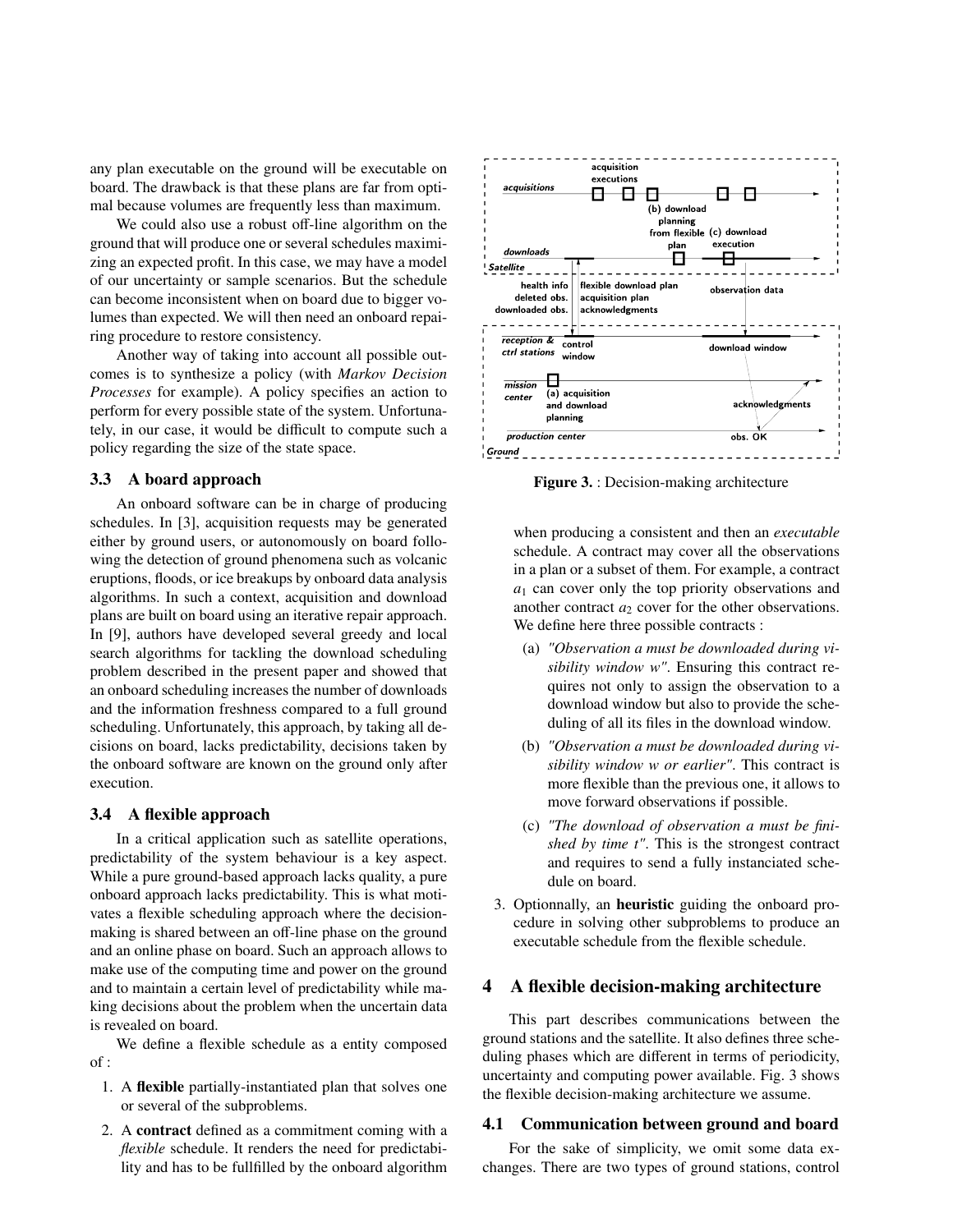stations and reception stations. A station can be of one or two types. During visibility windows the communication between the ground stations and the satellite is possible. Here are the data exchanges happening during these visibility windows :

- if it is a control window, the satellite downloads its current state (health check), the list of executed observations, the list of deleted observations and the list of downloaded observations. The station uploads a new observation plan and a new flexible download plan. Because these plans have been computed before the control window, data downloaded by the satellite from the previous control window has not been taken into account.
- if it is a reception window, observations are downloaded by the satellite.

When an observation is downloaded to a reception station, it is transfered to the production center where it is transformed into a user product. A signal called *acknowledgment* is sent to the mission center to confirm the reception of the observation. Then, it is sent onboard to allow the satellite to delete the observation from its internal memory. Acknowledgments also allow the ground scheduler to remove the observation from the pool of observations to be downloaded. The signal can take some time to arrive to the mission center because of the ground network. This leads to inconsistencies between the onboard state and the ground state. For example, assume that the satellite has downloaded observation  $o_1$  on station  $s_1$ , but the signal is not yet arrived at the mission center when the next download planning happens.  $o_1$  may then be scheduled in the next flexible download plan. More generally, there is an uncertainty about the state of observations (acquired, canceled, deleted and downloaded) on the ground. Because of these inconsistencies, we need to have a decision rule onboard. Here, the onboard software is optimistic and we consider that if a download has been performed, it has succeeded. This way, when the onboard software gets a new download request for an observation that has been already downloaded, this request is ignored.

#### 4.2 Scheduling phases

We define three different scheduling phases (see Figure 3) to which we refer later :

(a) An off-line phase on the ground. This planning phase happens every 8 hours typically. During this phase, the acquisition plan and the *flexible* download schedule are produced. They are then sent onboard during the next control station visibility window. When received, the acquisition plan is instantly executed. At this moment, only the volumes of observations that have been acquired in the past and communicated to the ground during previous control station visibility windows are known. Thus, during this phase on the ground, we have computing time and power but a high uncertainty about data volumes.

- (b) A *deliberative* off-line phase on board. During this phase happening before every group of overlapping visibility windows, a *consistent* schedule is first produced. This schedule ensures all constraints in a format allowing modifications to be made. Then, an *executable* schedule is produced from the consistent schedule. The scheduling horizon depends on the computing power available on board but it is typically small. Only the volumes of the observations finishing during the scheduling horizon are unknown.
- (c) A *reactive* online phase on board in the course of which the download plan is executed. Reactivity is needed in this phase and changing a schedule during this phase is typically done by applying immediate decision rules.

### 5 Flexible approaches

In this part, we describe several levels of flexibility for the download problem (see Table 1). They vary depending on the decisions postponed on board. We highlight the advantages and drawbacks of each approach.

### 5.1 Time-Stamped Ground Scheduling (TSGS)

Time-stamped is the reference approach in which all subproblems are solved on the ground. Downloads have all a start date. There is no onboard procedure able to modify or repair the plan in case of inconsistency. To ensure that the schedule remains consistent whatever real volumes are, only maximum volumes are considered on the ground.

### 5.2 Time-Flexible Ground Scheduling (TFGS)

On the ground, a complete schedule with temporal flexibility is produced. On board, an algorithm instanciates a consistent plan by propagating earliest start dates in the resulting TSTN. An example of such instanciation is showed on Figure 2. In comparison of the TSGS approach, this approach allows repairing or modification of the plan by an onboard procedure like MoveForward (see section 5.7) and flexible execution (see section 6.2).

# 5.3 Ground Sequencing and Assignment + Board Scheduling (GSA+BS)

In this approach, the Sequencing and Assignement subproblems are solved on the ground is provided to the onboard software. The flexible plan contains the sequence of download windows and for each observation, a download window. Onboard, a greedy algorithm schedules files in the given download window for each observaton. The difficulty of scheduling files onto channels and memory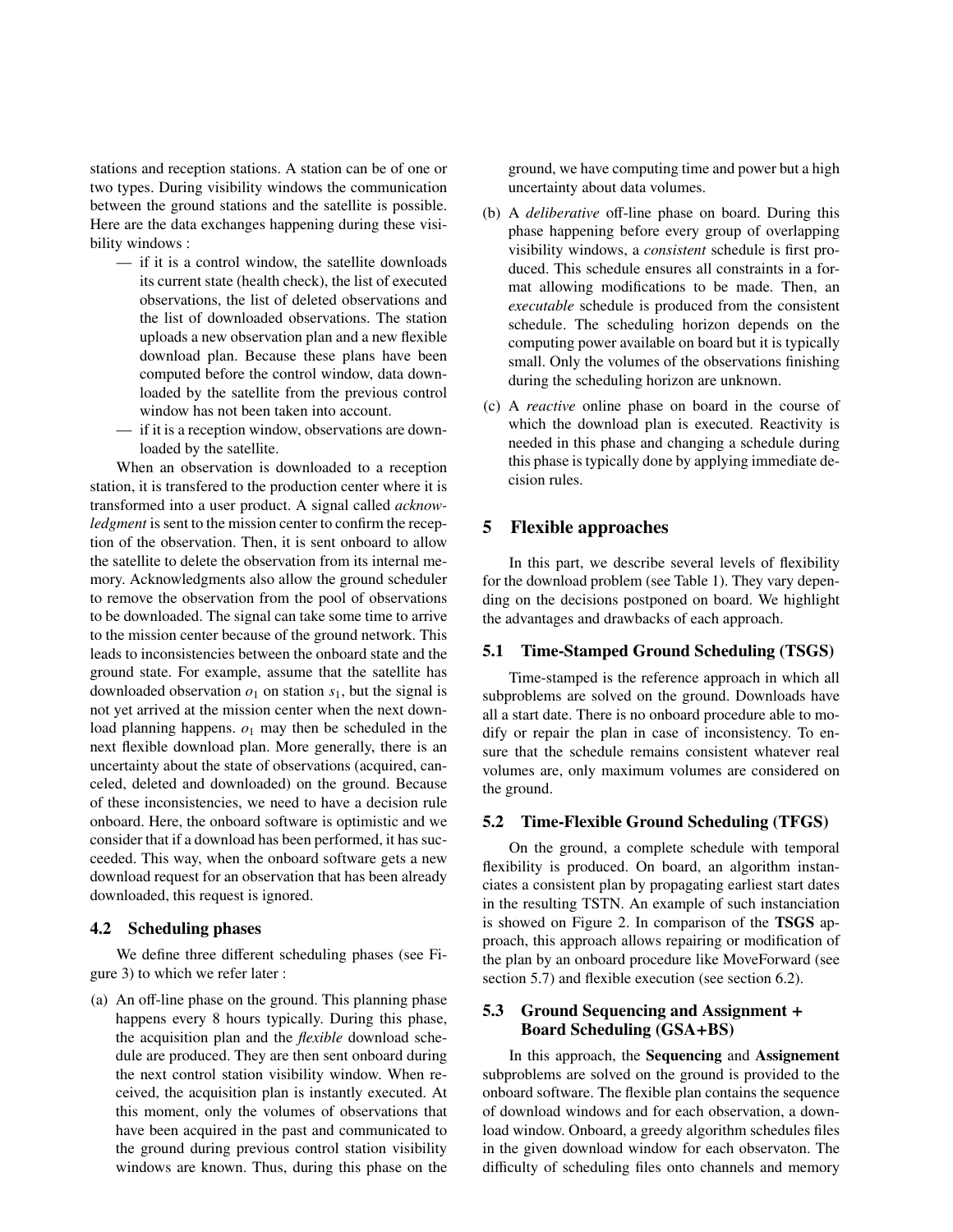|                                 | Approach                          |                                                |                                                                   |                                                            |                                       |                                   |  |  |
|---------------------------------|-----------------------------------|------------------------------------------------|-------------------------------------------------------------------|------------------------------------------------------------|---------------------------------------|-----------------------------------|--|--|
| <b>Decision</b>                 | (ABS)                             | (BS)                                           | $(GS + BAS)$                                                      | $(GSA + BAS)$                                              | (TFGS)                                | (TSGS)                            |  |  |
|                                 | Autonomous<br>Board<br>Scheduling | Board<br>Scheduling<br>w/ Priority<br>Ordering | Ground<br>$Sequencing +$<br>Board<br>Assignment and<br>Scheduling | Ground Sequencing<br>and Assignement +<br>Board Scheduling | Time-Flexible<br>Ground<br>Scheduling | Time-Stamped<br>Ground Scheduling |  |  |
| Download windows sequencing (1) |                                   |                                                | O                                                                 | O                                                          | $\Omega$                              |                                   |  |  |
| Assignment (2)                  |                                   |                                                |                                                                   | $\Omega$                                                   | $\Omega$                              | $\cap$                            |  |  |
| Scheduling $(3)$                |                                   |                                                |                                                                   |                                                            | $\circ$                               | C                                 |  |  |
| File download start dates (4)   |                                   |                                                |                                                                   |                                                            |                                       |                                   |  |  |

Table 1. : Flexible approaches for the data download problem. ◦ decision made on the ground ; • decision made on board.



Figure 4. : Building a download plan from a priority list, we do not show individual files here but observations.

banks on the ground, without any information about their real volumes, motivates this approach.

### 5.4 Ground Sequencing + Board Assignment and Scheduling (GS+BAS)

On the ground, only the sequence of non-overlapping download windows is computed. Assignment and Scheduling are done on board and no guarantees is given. On board, there is a greedy algorithm, similar to those used in the Full Autonomous Board Scheduling approach. The large space of possible window sequences and thus the needed computing time to produce such a sequence motivates this approach.

### 5.5 Board Scheduling with priority ordering (BS)

On the ground, a priority list, ordering observations, is produced. On board, a non-chronological priority-based greedy algorithm produces a schedule from the list by removing the first element of the list at each step and allowing the earliest resources to it. Actually none of the subproblems are solved on the ground. The list is a heuristic for the onboard algorithm to allocate resources, it is an insertion ordering, not a temporal ordering. There are no guarantees with this approach. An example can be seen on Figure 4. With this approach, there is no need to take and compute the criterion on board, as the order between observations is provided, which leaves more computing time for scheduling.



Figure 5. : MoveForward procedure example

### 5.6 Autonomous Board Scheduling (ABS)

In this approach, nothing is performed on the ground concerning the download schedule. Greedy and local search algorithms have been developed for this approach in [9]. In this approach, there are far less uncertainties about volumes than on the ground, only the volume of observations ending during the scheduling horizon are still unknown. Because of the onboard computing power, only greedy-derived algorithms are allowed and this impacts the quality of schedules. Also, there is no predictability at all on the ground.

### 5.7 MoveForward procedure (MF)

This onboard procedure takes any consistent plan produced onboard and can only improve its quality by moving forward or inserting downloads. It applies for approaches that compute the Assignement subproblem on the ground only because in any more flexible approach, the assignment would have been decided on board during the deliberative phase. There are three types of observations onboard :

- Those appearing in the consistent plan produced on board, these observations will be downloaded during the scheduling horizon (typically one or several download windows).
- Those not appearing in the consistent plan but present in the flexible download plan (which is produced on the ground and has a greater horizon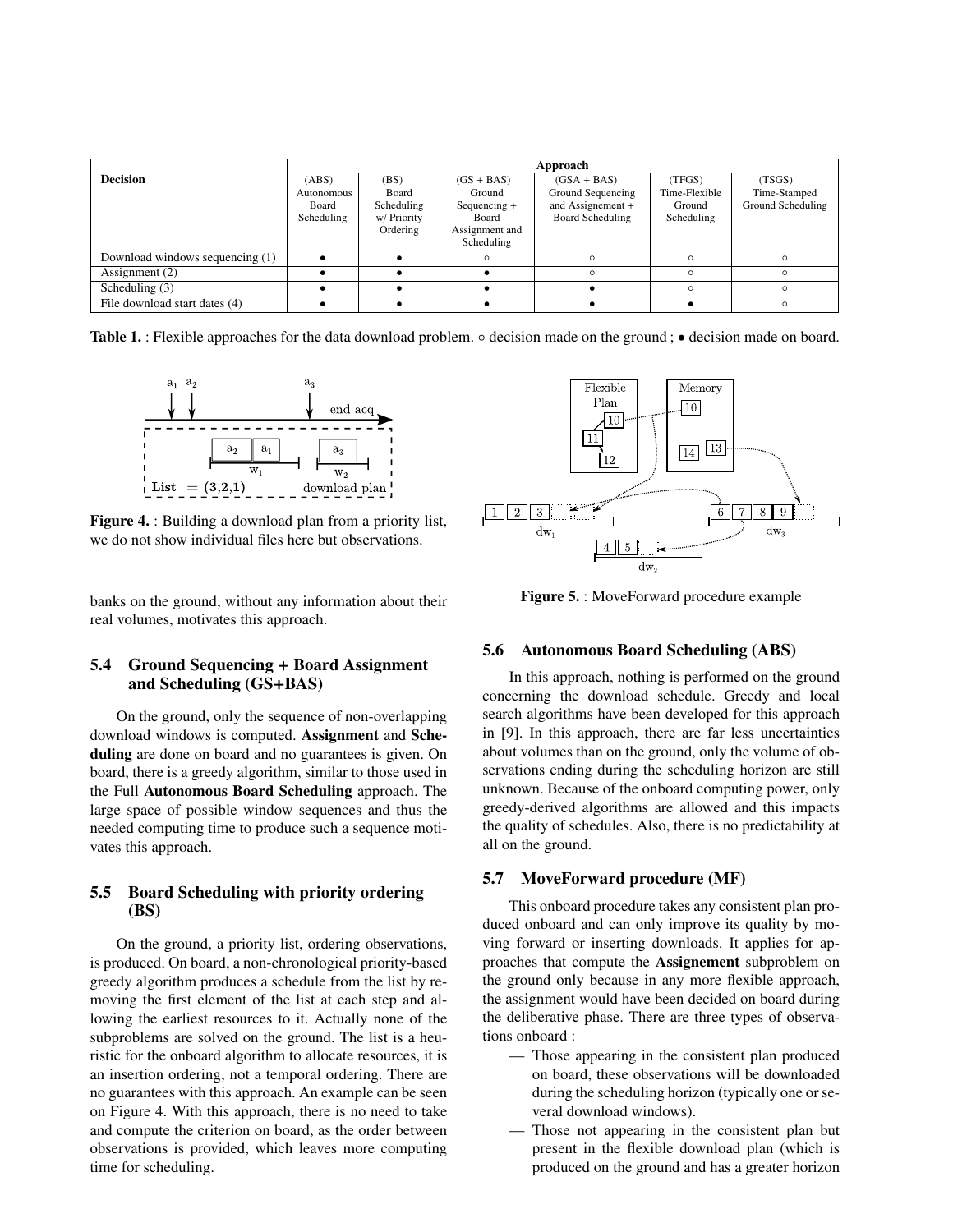than the consistent plan), these observations will be downloaded eventually.

— Those not appearing neither in the consistent plan nor in the flexible plan but in memory at the moment.

The algorithm can perform two different operations :

- Move forward observations from the first set to earlier download windows.
- Insert observations from the second and third set into the current consistent plan.

An example is displayed on Figure 5. Observations 1 − 9 are in the current schedules (channels are not represented), 10 − 12 are in the flexible plan and 13 − 14 are in memory but not in the flexible plan. The algorithm starts by moving forward obs. 6 and 7 to *dw*1 and *dw*2. Then it proceeds to insert the only observation both in the flexible plan and in memory at the time of the scheduling, obs. 10, in *dw*1. Finally, it inserts obs. 13 in *dw*3.

Sometimes, it is not a good idea to move forward observations in earlier download windows because of network bottlenecks on the ground (see section 4.1). Indeed, observations represent a large volume of data and ground stations receive data from several satellites. It can make the ground network between stations very busy and postpone delivery to the mission center. This issue can be adressed by, for example, analyzing the network load when solving the Assignement subproblem.

### 6 Experimental results

#### 6.1 Constraint checking and propagation

The InCELL library (*Invariant-based Constraint EvaLuation Library* [8]) is used to model variables, constraints and criterion, to check non temporal constraints, to propagate temporal constraints and to evaluate the optimization criterion. InCELL draws its inspiration from *Constraint-based Local Search*. InCELL manages a Directed Acyclic Graph of *invariants* (one for each variable) that can be easily and incrementally re-evaluated (in a topological order) as the values of the variables change during local moves.

### 6.2 Execution

In the chosen decision-making architecture, schedules produced during the off-line phase on board assume real volumes for past observations and maximum volumes for observations to be completed in the scheduling horizon. This allows the schedule to always stay consistent when the real volumes are known. If actual volumes are smaller than maximum, it is however possible to start downloads earlier than expected in the plan and thus to improve on the plan quality without modifying scheduling decisions.

To implement such a flexible reactive way of executing schedules, we draw our inspiration from the Partial Order Schedule approach (POS [6]) and build from any download plan an execution precedence graph (a Directed Acyclic Graph) which represents all the precedences that must be met by execution. Once this precedence graph has been built, it can be executed in a topological order ; any node is executed as soon as all its predecessors in the graph have been executed. It can be easily shown that, because of the maximum volumes taken into account when scheduling, such an execution never leads to violation of the visibility window and download deadlines. Only the Time-stamped approach is not concerned by this flexible execution.

#### 6.3 Scenarios

The flexible decision-making architecture has been experimented on two realistic scenarios provided by Airbus Defence and Space. Each scenario covers 24 hours of satellite activity. In these scenarios, the number of memory banks is equal to 5, the number of channels is equal to 3, the number of users is equal to 5, the number of priority level is equal to 2, the number of ground stations varies from 3 to 23 and the number of associated visibility windows vary from 20 to 115, the number of acquisitions is equal to 1364. If Vmax is the maximum volume of a file (without any compression), its actual volume is randomly generated between Vmax/4 and Vmax. Scenario 1 is a typical civil scenario in which there is a subsequent amount of reception stations located all around the globe, resulting in many download opportunities. Scenario 4 is a defence scenario and involves a small number of ground stations. This scenario is strongly oversubscribed. The volume of data that has to be downloaded is far more important than the one the satellite can manage.

#### 6.4 Algorithms

To produce flexible plans on the ground, we use dedicated algorithms to solve each subproblem. For example, to get a sequence of download windows on the ground, there is a local search algorithm which evaluates a given sequence by computing the optimum flow on a relaxed version of the problem.

### 6.5 Comparison between timed and flexible planning

We focus our comparison on the number of downloaded observations (the higher the better) which is a quantity criterion and the mean age of information (the lower the better) which is a quality criterion. It is difficult to translate predictability in a criterion but it is important to keep this aspect in mind when comparing approaches. Experiments do not include the all the approaches as they are still under development.

Results can be seen in Table 2. Scenario 1 is not particularly oversubscribed, this is why we observe that the